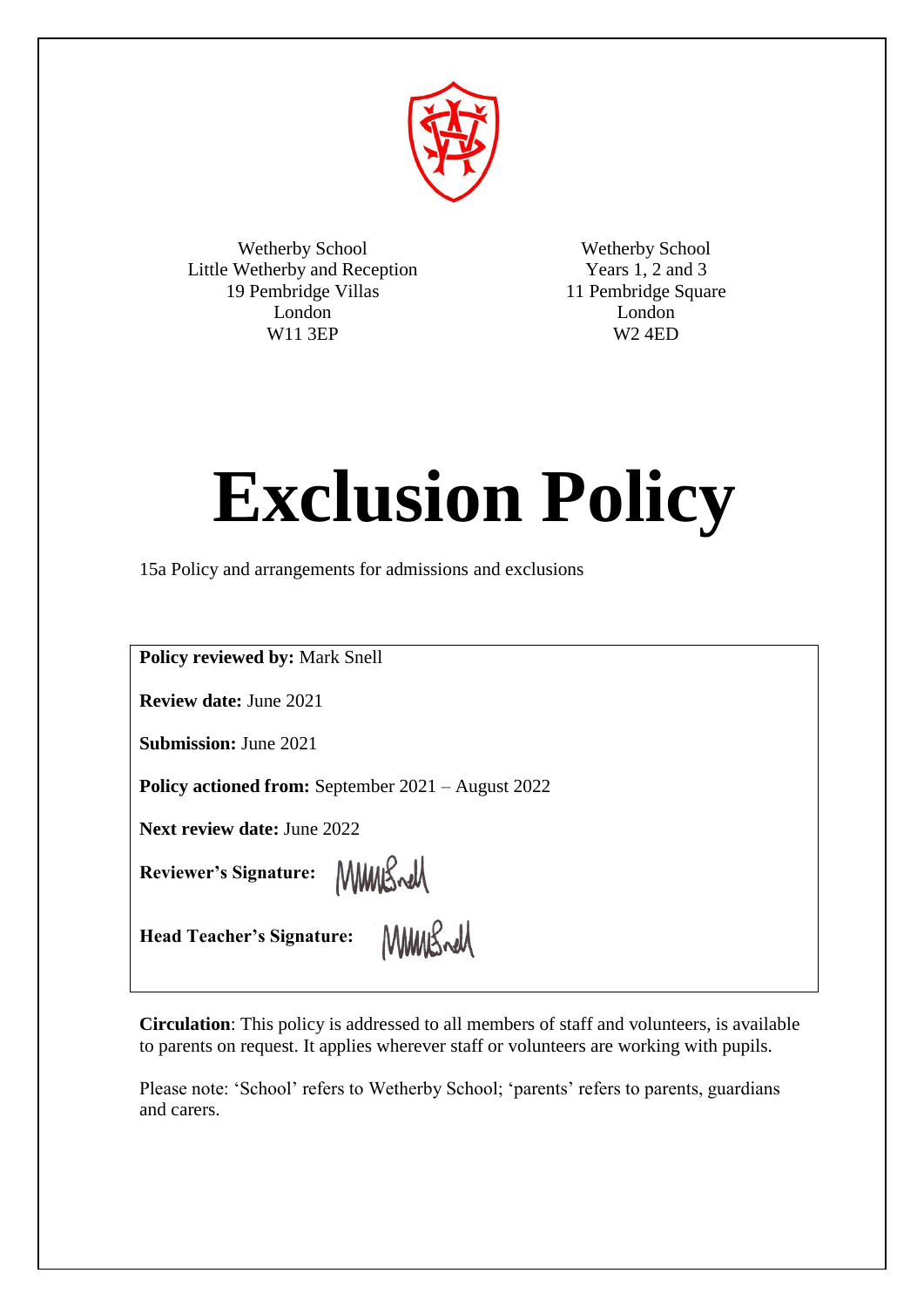



# **Exclusion Policy**

This policy applies to all children in the school, including those in the EYFS.

A decision to exclude a pupil, either for a fixed period or permanently, is seen as a last resort by the school.

The school is responsible for communicating to pupils, parents and staff its expectations of standards of conduct. A range of policies and procedures are in place to promote good behaviour and appropriate conduct.

No exclusion will be initiated without first exhausting other strategies or, in the case of a serious single incident, a thorough investigation.

Reasons for exclusion:

- Serious breach of the school's rules or policies
- Risk of harm to the education or welfare of the pupil or others in the school
- Breakdown of the relationship between the school and parents

Any exclusion will be at the recommendation of the Headmaster and at the discretion of the Alpha Plus Director of Schools.

# **Temporary exclusion**

A temporary exclusion should be for the shortest time necessary; Ofsted evidence suggests that one to three days is usually enough to secure benefits without adverse educational consequences.

# **Persistent or cumulative problems**

Exclusion for a period of time from half a day to 5 days for persistent or cumulative problems would be imposed only when the school had already offered and implemented a range of support and management strategies. These could include:

- Discussion with the pupil
- Time out during square or golden time
- Discussions with parents
- Behaviour Modification Programme
- Mentoring (Form Teacher, Head of Year)
- Checking on any possible provocation
- Mediation
- Counselling
- Internal exclusion

Exclusion will not be used for minor incidents (e.g. failure to do homework, lateness, poor academic performance or breaches of uniform rules), except where these are persistent and defiant.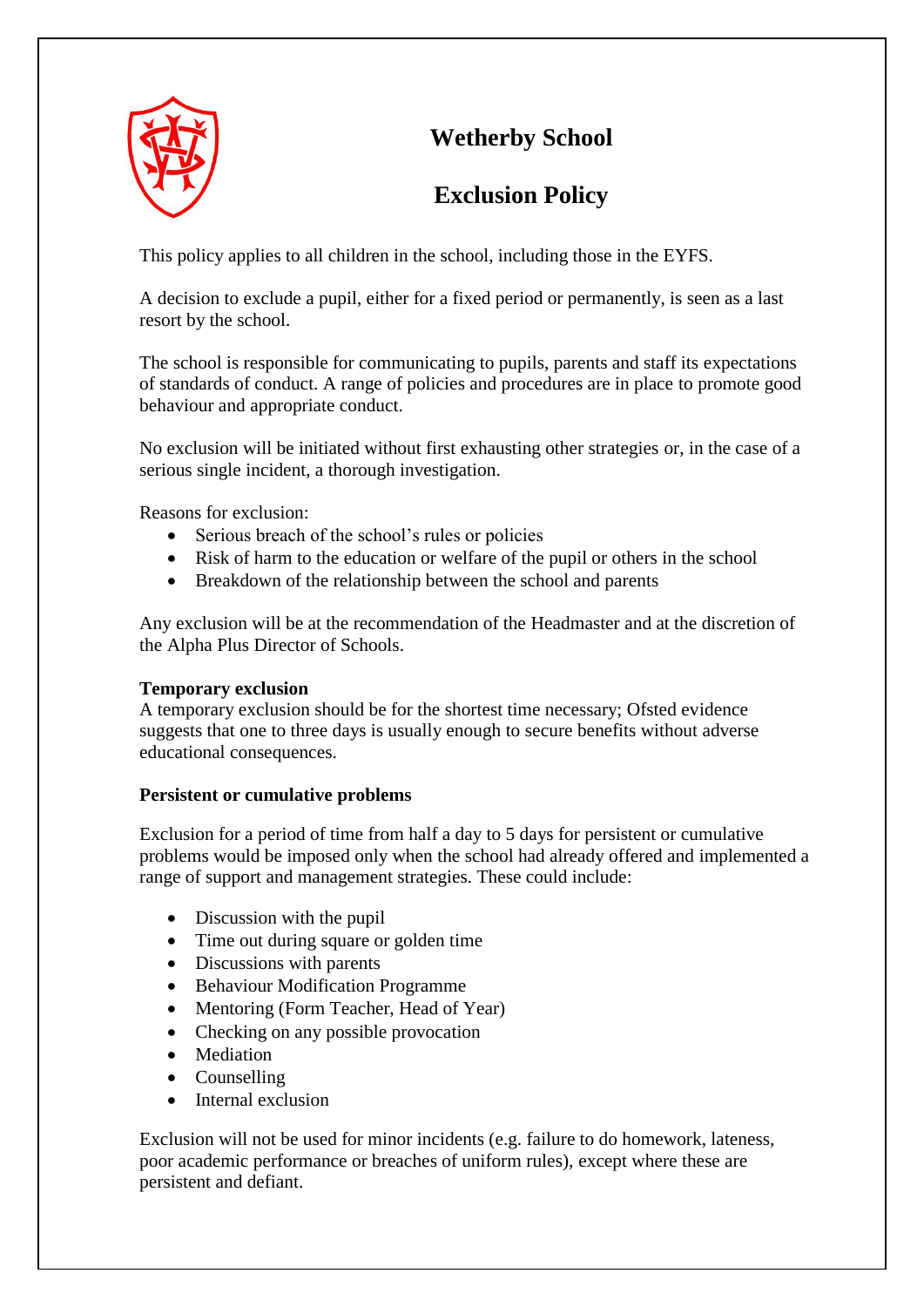# **Single incident**

Temporary exclusion may be used in response to a serious breach of school rules and policies or a disciplinary offence.

In such cases the Headmaster will investigate the incident thoroughly and consider all evidence to support the allegation, taking account of the school's policies. The pupil will be encouraged to give his version of events and the Headmaster will check whether the incident may have been provoked, for example by bullying or racial harassment. If necessary, the Headmaster will consult the Alpha Plus Director of Schools.

#### **Permanent exclusion**

A permanent exclusion is a very serious decision and the Headmaster will consult with the Alpha Plus Director of Schools before enforcing it. As with a temporary exclusion, it will follow a range of strategies and be seen as a last resort, or it will be in response to a very serious breach of school rules and policies or a disciplinary offence such as:

- Serious actual or threatened violence against another pupil or a member of staff
- Possession or use of an illegal drug on school premises
- Carrying an offensive weapon
- Persistent bullying
- Racial harassment

#### **The decision to exclude**

If the Headmaster decides to exclude a pupil he will:

- ensure that there is sufficient recorded evidence to support the decision
- explain the decision to the pupil
- contact the parents, explain the decision and ask that the child be collected
- send a letter to the parents confirming the reasons for the exclusion, whether it is a permanent or temporary exclusion, the length of the exclusion and any terms or conditions agreed for the pupil's return
- in cases of more than a day's exclusion, ensure that appropriate work is set and that arrangements are in place for it to be marked
- plan how to address the pupil's needs on his return
- plan a meeting with parents and pupil on his return

An exclusion should not be enforced if doing so may put the safety of the pupil at risk. In cases where parents will not comply by, for example, refusing to collect the child, the child's welfare is the priority.

The exclusion of a pupil from the School will not give rise to any refund of fees for the current or past terms and all arrears of fees and any other sums due to the School will be payable. However, in such circumstances fees in lieu of notice will not be payable and the acceptance deposit will be refunded.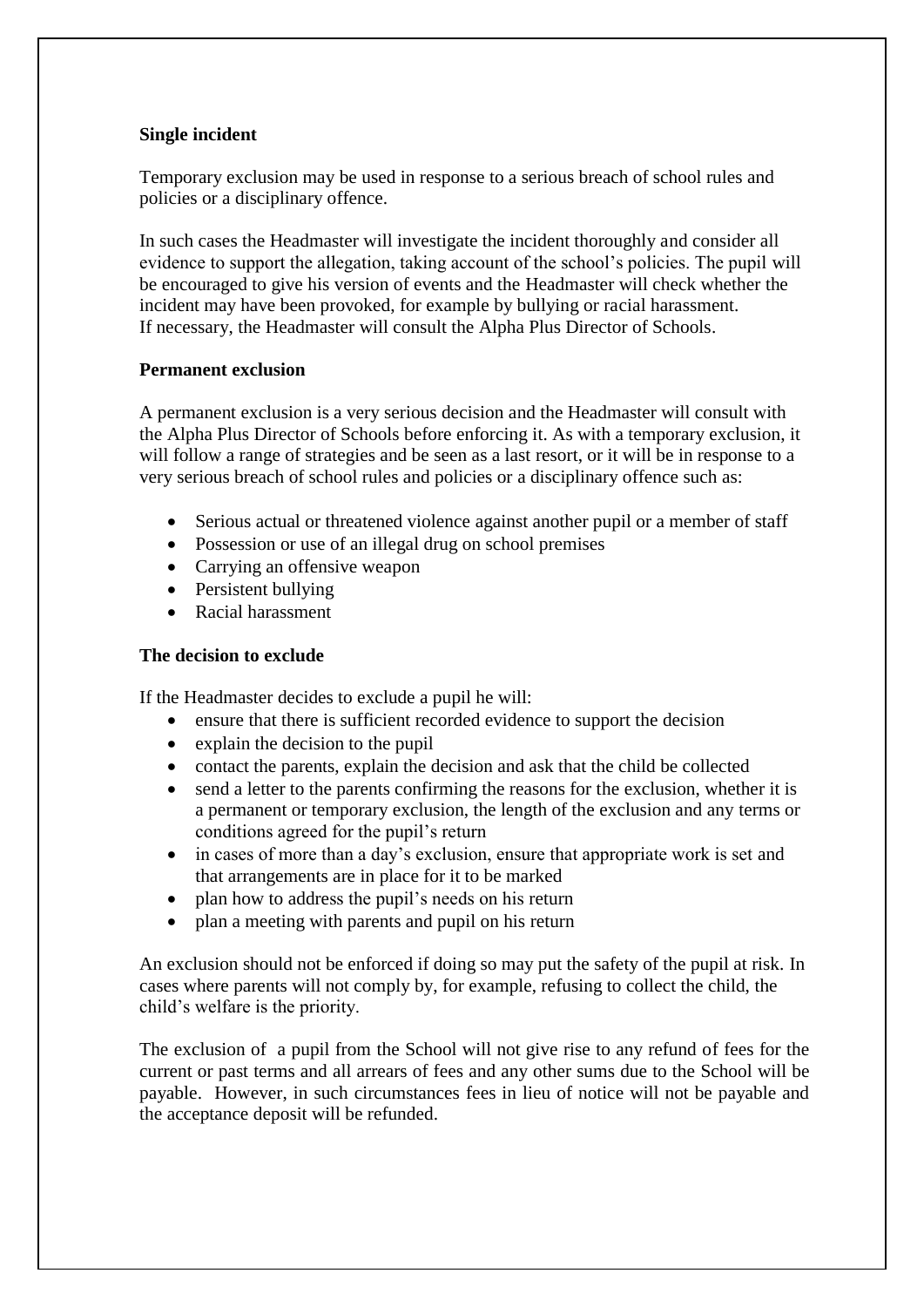# **Behaviour outside school**

Pupils' behaviour outside school on school business e.g. on school trips, at sports fixtures, is subject to the school's behaviour policy. Bad behaviour in such circumstances will be dealt with as if it had taken place in school.

For behaviour outside the school, not on school business, the Headmaster may exclude a pupil if there is a clear link between that behaviour and maintaining good behaviour and discipline among the pupil body as a whole, or if it is deemed to be damaging to the reputation of the school.

# **Pupils with special educational needs and disabled pupils**

The school will take account of any special educational needs when considering whether or not to exclude a pupil.

The school will not to discriminate against disabled pupils by excluding them from school for behaviour related to their disability. The Headmaster should ensure that reasonable steps have been taken by the school to respond to a pupil's disability so the pupil is not treated less favourably for reasons related to the disability.

'Reasonable steps' could include:

- differentiation in the school's behaviour policy
- developing strategies to prevent the pupil's behaviour
- requesting external help with the pupil
- staff training

Where reasonable adjustments to policies and practices have been made to accommodate a pupil's needs and to avoid the necessity for exclusion as far as possible, exclusion may be justified if there is a material and substantial reason for it. A specific incident affecting order and discipline in the school may be such a reason.

#### **Marking attendance registers following exclusion**

When a pupil is excluded temporarily, he/she should be marked as Excluded (No alternative provision made).

#### **Managed move**

In cases where the Headmaster and parents agree that the progress of the pupil has been unsatisfactory and the pupil is unwilling or unable to profit from the educational opportunities offered, or if a parent has treated the school or members of its staff unreasonably the Headmaster may require the parents to remove the pupil at the end of a term. This is not exclusion and in such cases the Headmaster will assist the parents in placing the pupil in another school.

The Acceptance Deposit will be refunded in the event of a managed move and fees in lieu of notice will not be charged but all outstanding fees will be payable in full.